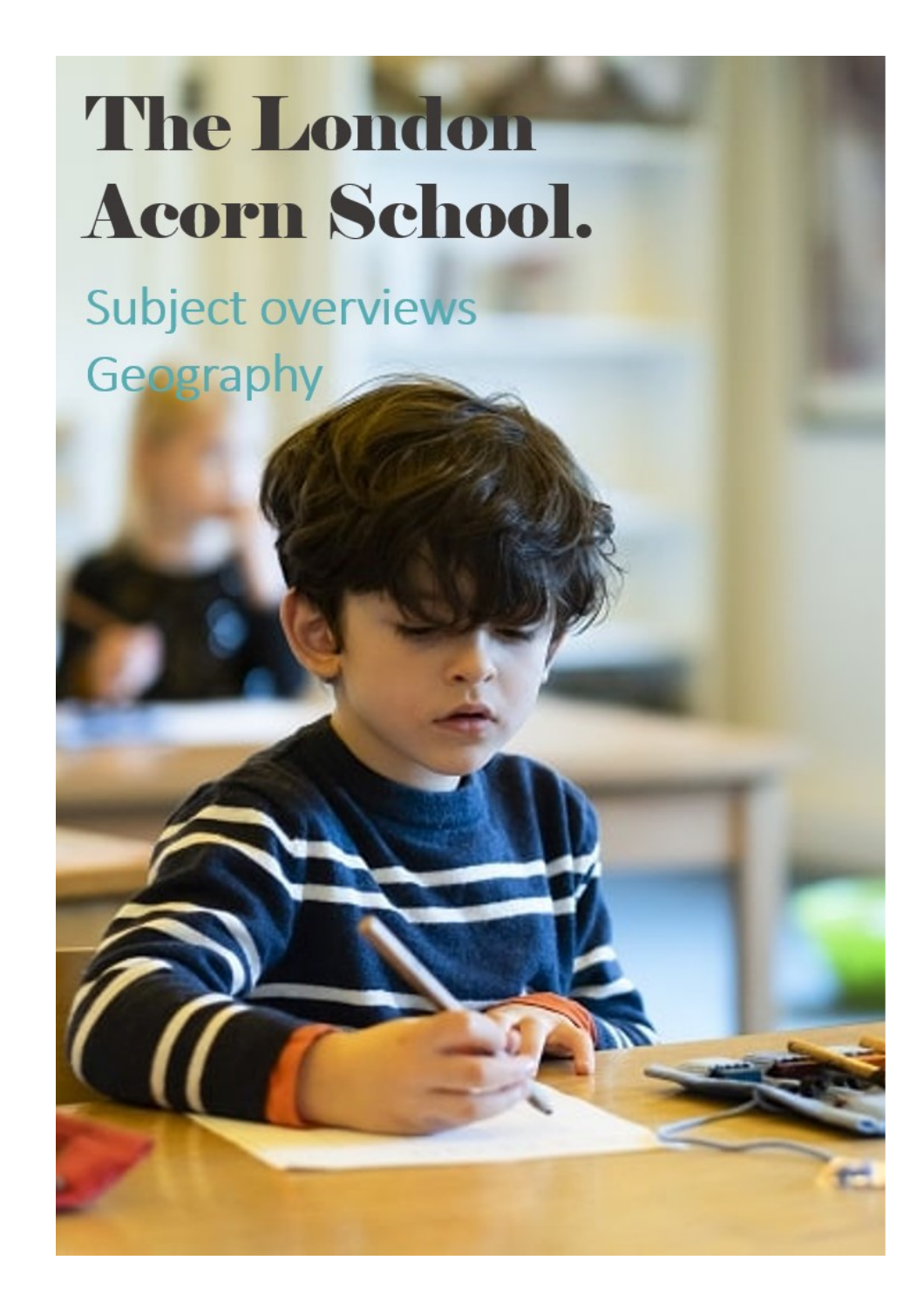| The London <sup>3</sup> |                   | Long Term Geography Curriculum Overview                                                                                                                             |
|-------------------------|-------------------|---------------------------------------------------------------------------------------------------------------------------------------------------------------------|
| <b>Term</b>             | Class/Year        | Subject area                                                                                                                                                        |
|                         | group             |                                                                                                                                                                     |
| Autumn                  | Class 1           | Where are we all from? (family lineage and history)                                                                                                                 |
|                         | Year <sub>2</sub> |                                                                                                                                                                     |
|                         |                   | <b>ATLAS AND GLOBES</b>                                                                                                                                             |
|                         |                   | Use maps, atlases and globes to locate places                                                                                                                       |
|                         |                   | Identify the four countries that make up the United Kingdom                                                                                                         |
|                         |                   | Name some of the towns and cities in the United Kingdom, including those that are north and                                                                         |
|                         |                   | south<br>Locate the north and south pole and the equator on a globe                                                                                                 |
|                         |                   | Ask and answer questions about the location of places                                                                                                               |
|                         |                   | Make observations about where things are located                                                                                                                    |
|                         |                   |                                                                                                                                                                     |
|                         |                   | <b>LOCAL &amp; FAMILIAR PHYSICAL FEATURES</b>                                                                                                                       |
|                         |                   | Use basic geographical vocabulary to refer to school and other familiar features                                                                                    |
|                         |                   | Understand navigation of roads and landmarks within our area (How do we come to school?)                                                                            |
|                         |                   | Ask and answer questions about the local environment (the rose garden and our homes)<br>Know where they live and what their address is.                             |
|                         |                   |                                                                                                                                                                     |
|                         |                   | Safety in and around London                                                                                                                                         |
|                         |                   | Keeping me and my family safe in the park, on public transport and in the home                                                                                      |
|                         |                   |                                                                                                                                                                     |
|                         |                   | Place knowledge § understand geographical similarities and differences through studying the                                                                         |
|                         |                   | human and physical geography of a small area of the United Kingdom, and of a small area in a                                                                        |
|                         | Class 1           | contrasting non-European country<br>Locational knowledge                                                                                                            |
| <b>Spring</b>           | Year 2            | Name and locate the world's seven continents and five oceans                                                                                                        |
|                         |                   | Name, locate and identify characteristics of the four countries and capital cities of the United                                                                    |
|                         |                   | Kingdom and its surrounding seas                                                                                                                                    |
|                         |                   |                                                                                                                                                                     |
|                         |                   | Explore where different animals are found and their favourite environments                                                                                          |
|                         |                   | Identify and place animals in their correct biomes and suitable environments                                                                                        |
| Summer                  | Class 1           | <b>FEATURES AND PHYSICAL OF OUR PARK</b>                                                                                                                            |
|                         | Year 2            | Understand geographical similarities and differences including physical features of the park and its                                                                |
|                         |                   | natural habitats                                                                                                                                                    |
|                         |                   | Ask and answer questions about the local environment in relation to the park and its ecosystems                                                                     |
|                         |                   | Recognise how the park environment can be adapted and improved                                                                                                      |
|                         |                   | Caring for our park and our environment (sustainability)<br>use basic geographical vocabulary to refer to: § key physical features, including: beach, cliff, coast, |
|                         |                   | forest, hill, mountain, sea, ocean, river, soil, valley, vegetation, season and weather § key human                                                                 |
|                         |                   | features, including: city, town, village, factory, farm, house, office, port, harbour and shop                                                                      |
|                         |                   |                                                                                                                                                                     |
|                         |                   | Use simple compass directions (North, South, East and West) and locational and directional                                                                          |
|                         |                   | language [for example, near and far; left and right], to describe the location of features and routes                                                               |
|                         |                   | on a map                                                                                                                                                            |
|                         |                   | And others to explore relational geography space, the importance of these two forces since the                                                                      |
|                         |                   | beginning of time and the rich cultural significance of these features.                                                                                             |
|                         |                   |                                                                                                                                                                     |
|                         |                   | Human and physical geography § identify seasonal and daily weather patterns in the United                                                                           |
|                         |                   | Kingdom and the location of hot and cold areas of the world in relation to the Equator and the                                                                      |
|                         |                   | North and South Poles                                                                                                                                               |
|                         | Class 2           | <b>AFRICA</b>                                                                                                                                                       |
| Autumn                  |                   |                                                                                                                                                                     |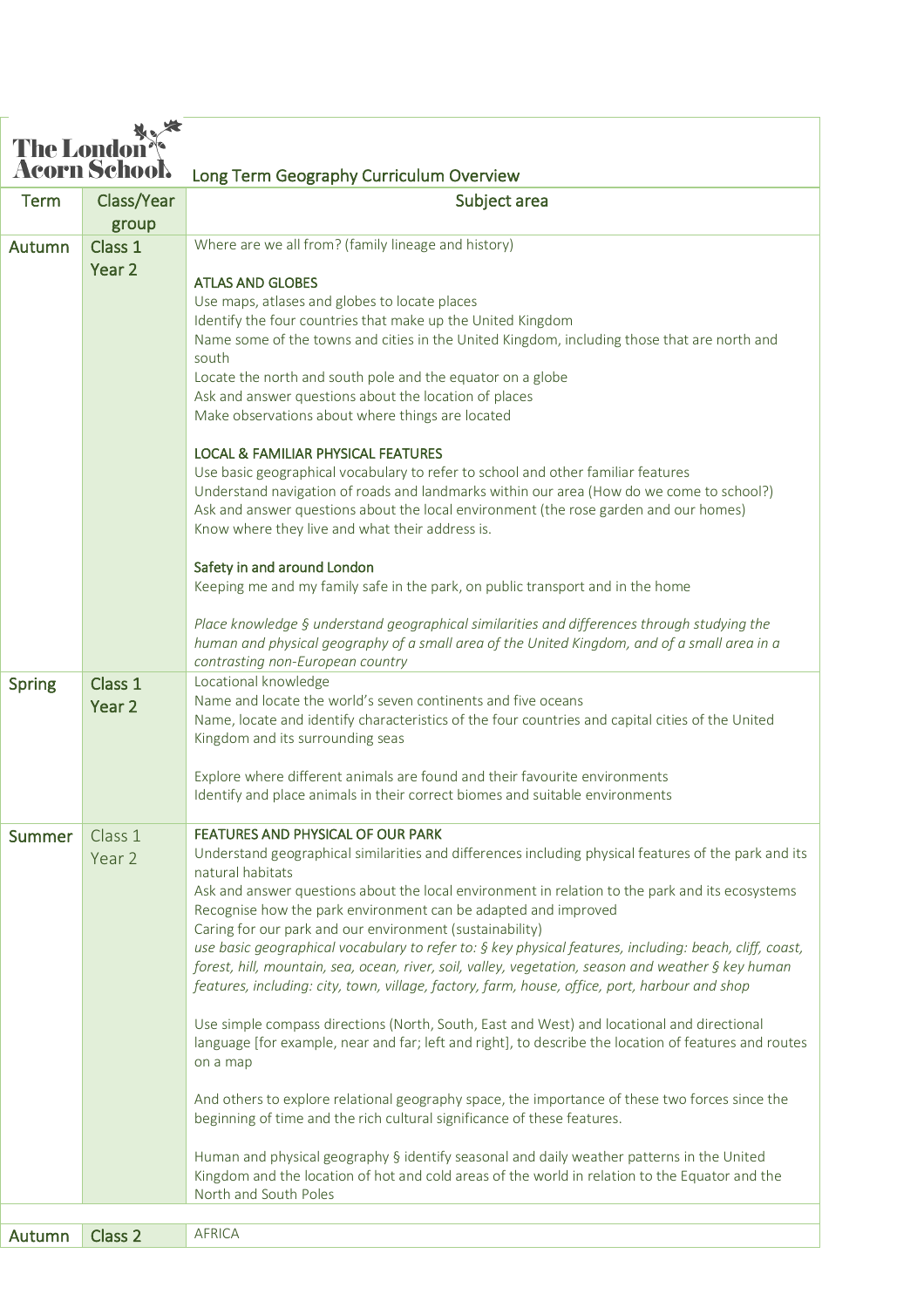|               | Year <sub>3</sub>  | • Compare and contrast Africa to England • Locate Africa on a map or globe • Identify the main<br>differences with regards to climate, land use, animals, daily life. • Identify the characteristics of a<br>'day in the life of an African Child' - school day . Understand the importance of water in Africa .<br>Explore African traditions including-food, dress, art                                                                                                                                                                                                                                                                                                                                |
|---------------|--------------------|----------------------------------------------------------------------------------------------------------------------------------------------------------------------------------------------------------------------------------------------------------------------------------------------------------------------------------------------------------------------------------------------------------------------------------------------------------------------------------------------------------------------------------------------------------------------------------------------------------------------------------------------------------------------------------------------------------|
| <b>Spring</b> | Class 2            | <b>CONTINENTS AND OCEANS</b>                                                                                                                                                                                                                                                                                                                                                                                                                                                                                                                                                                                                                                                                             |
|               | Year <sub>3</sub>  | . Name and locate the worlds seven continents and five oceans . Explore the idea that a<br>continent is a very large area of land. • Discuss the varying sizes of the continents and oceans and<br>locate them on the map and globe. • Use geographical language to name and locate the seven<br>continents and five oceans.                                                                                                                                                                                                                                                                                                                                                                             |
| <b>Summer</b> | Class <sub>2</sub> | <b>MAPS &amp; PLANS</b>                                                                                                                                                                                                                                                                                                                                                                                                                                                                                                                                                                                                                                                                                  |
|               | Year <sub>3</sub>  | • Use maps and plans on a range of scales • Devise a simple map and construct basic symbols in a<br>key . Make observations about where things are located . Use simple observational skills to study<br>the geography of the school and its grounds • Recognise the changes in features                                                                                                                                                                                                                                                                                                                                                                                                                 |
|               |                    |                                                                                                                                                                                                                                                                                                                                                                                                                                                                                                                                                                                                                                                                                                          |
| Autumn        | Class 3            | <b>LOCATION</b>                                                                                                                                                                                                                                                                                                                                                                                                                                                                                                                                                                                                                                                                                          |
|               | Year 4             | Find out how a compass works                                                                                                                                                                                                                                                                                                                                                                                                                                                                                                                                                                                                                                                                             |
|               |                    | Name the eight points of a compass                                                                                                                                                                                                                                                                                                                                                                                                                                                                                                                                                                                                                                                                       |
|               |                    | Use the eight points of a compass to follow a bearing                                                                                                                                                                                                                                                                                                                                                                                                                                                                                                                                                                                                                                                    |
|               |                    | Make a simple compass using magnets (science and<br>D.T link).                                                                                                                                                                                                                                                                                                                                                                                                                                                                                                                                                                                                                                           |
|               |                    | <b>SCOTLAND</b>                                                                                                                                                                                                                                                                                                                                                                                                                                                                                                                                                                                                                                                                                          |
| <b>Spring</b> | Class 3            | Name and locate UK Countries and their cities, the geographical regions and their identifying                                                                                                                                                                                                                                                                                                                                                                                                                                                                                                                                                                                                            |
|               | Year 4             | human and physical characteristic, topographical features including hills, mountains, coasts and<br>rivers. Use patterns and understand how some of these have changed over time.<br>Know the geographical features of Scotland and compare with another European<br>Country - France and South America<br>(google maps)                                                                                                                                                                                                                                                                                                                                                                                 |
|               |                    | Understand the physical geography of Scotland including rivers and mountains (Ben Nevis)<br>Use maps atlases, globes and digital/computer mapping to locate countries and describe features<br>studied.                                                                                                                                                                                                                                                                                                                                                                                                                                                                                                  |
| <b>Summer</b> | Class 3            | <b>BIOMES</b>                                                                                                                                                                                                                                                                                                                                                                                                                                                                                                                                                                                                                                                                                            |
|               | Year 4             | Know that a biome is a climatically and geographically contiguous area with similar climatic<br>conditions, such as communities of plants, animals, soil organisms, and viruses.<br>Describe and understand the key aspects of physical geography including climate zones, biomes<br>and vegetation belts in relation to the Eden Project<br>Describe and understand key aspects of human geography including the distribution of natural<br>resources such as water<br>Use fieldwork skills to observe and record and present the human and physical features of the<br>Eden project<br>Understand how the human features (and design) of the Eden project, impacts on the<br>sustainability of biomes. |
| Autumn        | Class 4            | <b>ENVIRONMENT</b>                                                                                                                                                                                                                                                                                                                                                                                                                                                                                                                                                                                                                                                                                       |
|               | Year 5             | • An environmental issue caused by a changing environment • Understand and gain knowledge of<br>attempts to manage the environment sustainably . Describe and understand human geography<br>including land use and economic activity . Observe measure and record human features in the<br>local area                                                                                                                                                                                                                                                                                                                                                                                                    |
| <b>Spring</b> | Class 4            | <b>SOUTH AMERICA</b>                                                                                                                                                                                                                                                                                                                                                                                                                                                                                                                                                                                                                                                                                     |
|               | Year 5             | Defining rainforests and locate them on a world map-the Amazon                                                                                                                                                                                                                                                                                                                                                                                                                                                                                                                                                                                                                                           |
|               |                    | Identifying the equator and Tropics of Cancer and Capricorn                                                                                                                                                                                                                                                                                                                                                                                                                                                                                                                                                                                                                                              |
|               |                    | Using maps to identify continents and countries where the Amazon is located<br>Learning that the hot, humid climate of rainforests make them perfect for plant growth<br>Identifying the 4 main layers of vegetation in a tropical rainforest: emergent layer, canopy, under<br>storey and forest floor<br>Defining 'climate' and discussing the local climate, including changes in seasons<br>Use charts and graphs to explore the climate of tropical rainforests, including heat and rainfall<br>Exploring the part the rainforests play in the water cycle (briefly Y5 topic)<br>Exploring the way of life of the Yanomami tribe, including housing, clothing, hunting, traditions,<br>etc.         |
|               |                    | Comparing the lives of indigenous rainforest tribes with life in modern society                                                                                                                                                                                                                                                                                                                                                                                                                                                                                                                                                                                                                          |
|               |                    | Exploring some of the reasons for deforestation                                                                                                                                                                                                                                                                                                                                                                                                                                                                                                                                                                                                                                                          |